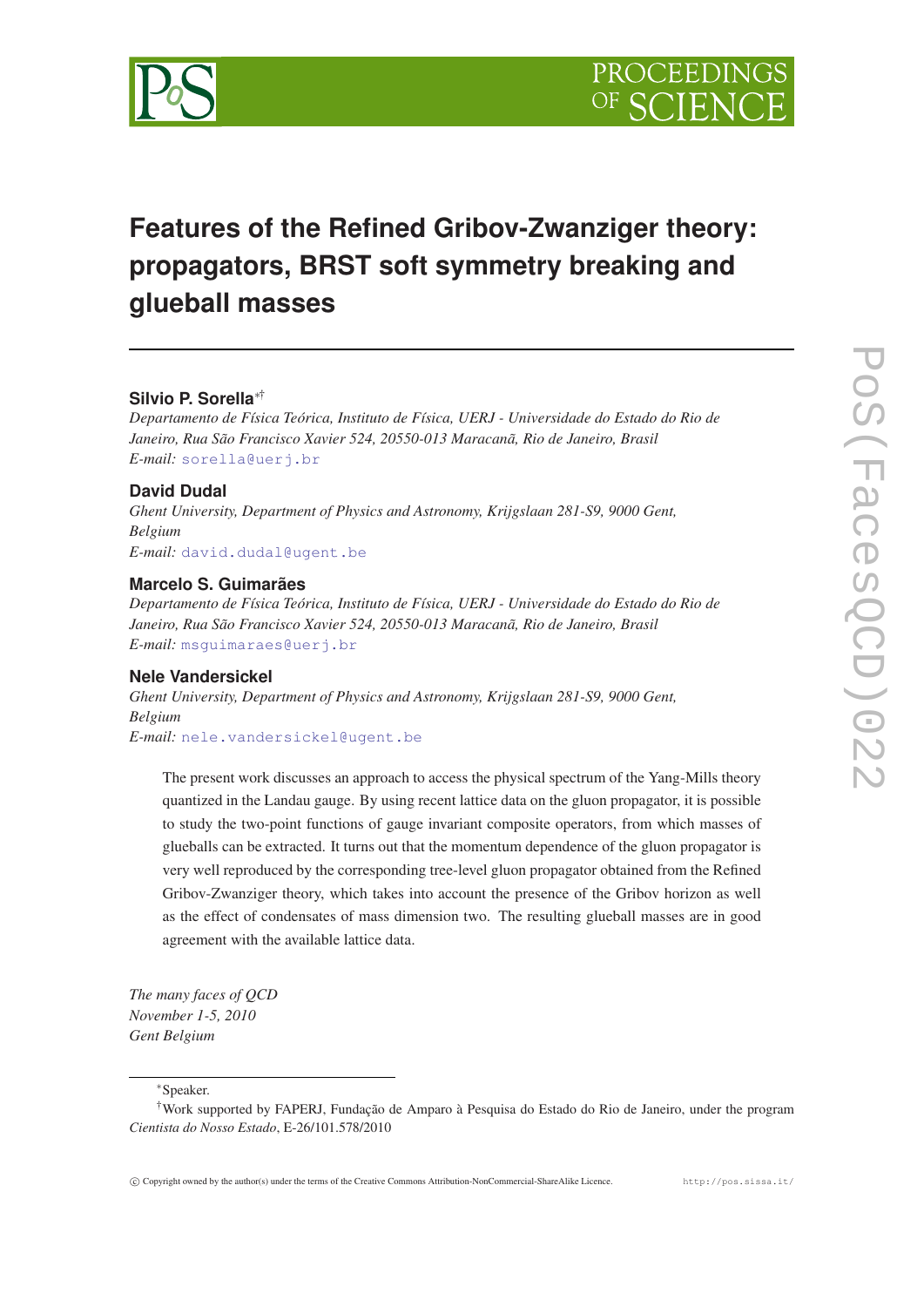# 1. Introduction

The characterization of the physical spectrum of QCD at low energy scales from the first principles of the theory is an outstanding problem. QCD is a strongly interacting theory at low energy scales and thus the usual perturbative treatment does not apply. Due to color confinement, there is no free particle interpretation for the elementary fields appearing in the Lagrangian formulation of the theory. As a consequence, the properties of the physical spectrum are expected to be encoded in the correlation functions of suitable composite operators built with the elementary fields.

The numerical lattice studies of the Yang-Mills sector of QCD, with the accurate determination of the ghost and gluon propagators, have provided valuable results. Gluons show unphysical properties at low energies with a clear violation of positivity of the propagator. Although this behavior is expected in a confining theory, the employment of a positivity violating gluon propagator for a direct analytic evaluation of the correlation functions of the composite operators corresponding to the states of the spectrum is a highly nontrivial issue.

In the following, we aim at showing that the decoupling type gluon propagator obtained from the Refined Gribov-Zwanziger theory yields a useful analytic set up for an estimate of the masses of the first glueball states with quantum numbers  $J^{PC} = 0^{++}$ ,  $0^{-+}$ ,  $2^{++}$ , while being in very good agreement with the recent lattice data.

It is worth emphasizing that the framework we are going to outline here can, to some extent, be considered as model independent. In fact, the gluon propagator could be obtained by performing a good fit of the lattice data. The resulting expression could be employed to work out the correlation function of the composite operators corresponding to the aforementioned glueball states. Evidently, this is a model independent set up. It is remarkable thus that the gluon propagator obtained from the Refined Gribov-Zwanziger gives a very good fit of the lattice data in the non-perturbative low energy region, while providing a workable analytic structure.

#### 2. A short survey on the Gribov-Zwanziger theory

The Yang-Mills theory is a gauge theory, thus, in order to be consistently quantized the gauge redundancy has to be removed. However, imposing a local, Lorentz covariant, condition which would select one and only one representative for each gauge orbit is not possible [[1](#page-7-0)].

The problem was first noticed by Gribov [\[2\]](#page-7-0) who observed that the Landau gauge condition  $\partial_\mu A^a_\mu =$ 0 is not sufficient to account for the Gribov copies, *i.e.* gauge transformed configurations which still obey the Landau condition. Consider, for example, an infinitesimal gauge transformation  $A_\mu^a\to A_\mu^a+D_\mu^{ab}\,\omega^b$ . The gauge transformed field would fulfill the Landau condition if  $\partial_\mu D_\mu^{ab}\omega^b=0.$ Zero modes of the Faddeev-operator M*ab*

$$
\mathcal{M}^{ab} = -\partial_{\mu} D_{\mu}^{ab}, \ D_{\mu}^{ab} = \partial_{\mu} \delta^{ab} - g f^{abc} A_{\mu}^{c} , \qquad (2.1)
$$

provide thus examples of Gribov copies. In order to take into account the existence of the gauge copies, Gribov [\[2\]](#page-7-0) proposed to restrict the domain of integration in the functional integration to the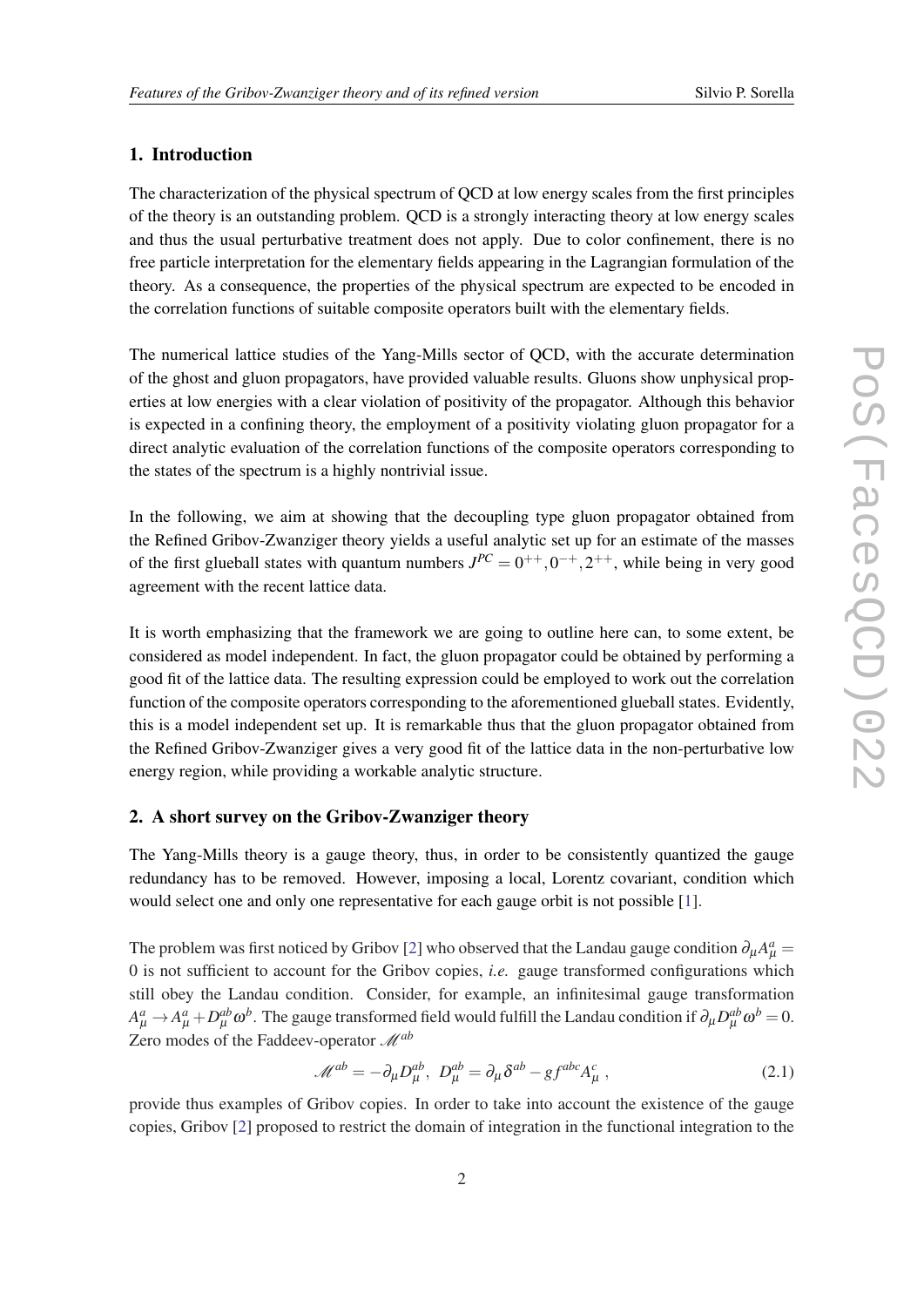<span id="page-2-0"></span>so called Gribov region  $\Omega$ .<sup>1</sup>:

$$
\Omega = \left\{ A^a_\mu | \partial_\mu A^a_\mu = 0, \mathcal{M}^{ab} > 0 \right\} \,. \tag{2.2}
$$

The boundary of this region is known as the Gribov horizon and is the locus where the lowest eigenvalue of  $M$  vanishes. Later on, Zwanziger [[3](#page-7-0)] was able to show that the restriction to the region  $Ω$  can be done within a local and renormalizable field theory framework. The resulting action is known as the Gribov-Zwanziger action

$$
S_{GZ} = \int d^4x \left( \frac{1}{4} F_{\mu\nu}^a F_{\mu\nu}^a + i b^a \partial_\mu A_\mu^a + \bar{c}^a \partial_\mu D_\mu^{abc}{}^b \right) + \int d^4x \left( -\bar{\varphi}_\mu^{ac} \partial_\nu D_\nu^{ab} \varphi_\mu^{bc} + \bar{\omega}_\mu^{ac} \partial_\nu D_\nu^{ab} \omega_\mu^{bc} + gf^{amb} (\partial_\nu \bar{\omega}_\mu^{ac}) (D_\nu^{mp} c^p) \varphi_\mu^{bc} \right) + \int d^4x \left( \gamma^2 g f^{abc} A_\mu^a (\varphi_\mu^{bc} - \bar{\varphi}_\mu^{bc}) - d(N^2 - 1) \gamma^4 \right) ,
$$
 (2.3)

where  $d = 4$  stands for the space-time dimensions. The dimensionful parameter  $\gamma$  is known as the Gribov parameter. This expression can be written as

$$
S_{GZ} = \frac{1}{4} \int d^4x F^a_{\mu\nu} F^a_{\mu\nu} + s \int d^4x \left( \bar{c}^a \partial_\mu A^a_\mu - \bar{\omega}^{ac}_\mu \partial_\nu D^{ab}_\nu \varphi^{bc}_\mu \right) + S_\gamma \,, \tag{2.4}
$$

with  $S_\gamma$  given by

$$
S_{\gamma} = \int d^4x \left( \gamma^2 g f^{abc} A^a_{\mu} (\varphi^{bc}_{\mu} - \bar{\varphi}^{bc}_{\mu}) - d(N^2 - 1) \gamma^4 \right) , \qquad (2.5)
$$

and where *s* denotes for the nilpotent BRST operator, whose action on the fields is specified by

$$
sA_{\mu}^{a} = -D_{\mu}^{ab}c^{b} = -(\partial_{\mu}\delta^{ab} + gf^{acb}A_{\mu}^{c})c^{b},
$$
  
\n
$$
sc^{a} = \frac{g}{2}f^{acb}c^{b}c^{c},
$$
  
\n
$$
s\bar{c}^{a} = ib^{a}, \qquad sb^{a} = 0,
$$
  
\n
$$
s\bar{\omega}_{\mu}^{ab} = \bar{\phi}_{\mu}^{ab}, \qquad s\bar{\phi}_{\mu}^{ab} = 0,
$$
  
\n
$$
s\varphi_{\mu}^{ab} = \omega_{\mu}^{ab}, \qquad s\omega_{\mu}^{ab} = 0.
$$
\n(2.6)

The fields  $\{\varphi_{\mu}^{ab}, \overline{\varphi}_{\mu}^{ab}\}$  $\{\omega_{\mu}^{ab}\}\$  and  $\{\omega_{\mu}^{ab}, \overline{\omega}_{\mu}^{ab}\}\$  are a set of bosonic, resp. fermionic fields introduced in order to express the action in local form. When the Gribov horizon is removed, which amounts to formally set  $\gamma = 0$ , these fields give rise to a BRST quartet. They decouple from the theory, and the Gribov-Zwanziger action reduces to the ordinary Faddeev-Popov action. However, one has to observe that the parameter  $\gamma$  is not free, being determined in a self consistent way by a gap equation, called the horizon condition [[3](#page-7-0)]. It reads

$$
\frac{\partial \mathcal{E}_{\text{vac}}}{\partial \gamma^2} = 0 \,, \tag{2.7}
$$

<sup>&</sup>lt;sup>1</sup>It is known that additional gauge copies still remain within the Gribov region. The elimination of all copies is, by definition, only attained by restricting the domain of integration to the *Fundamental Modular Region*. However, till now, a way to implement the restriction to the FMR within a local field theory framework is not available.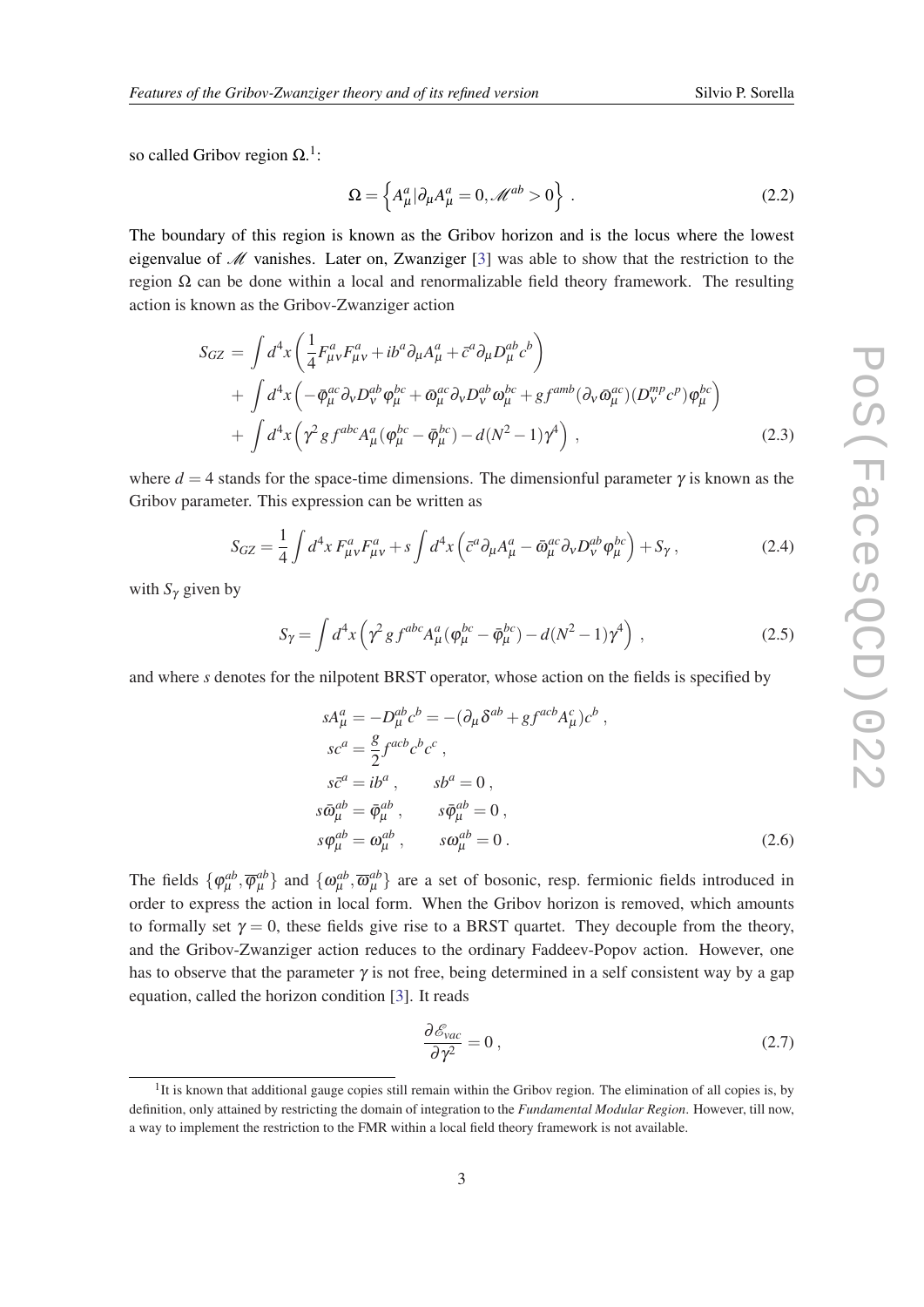where  $\mathscr{E}_{vac}$  is the vacuum energy

$$
e^{-\mathscr{E}_{\text{vac}}} = \int [d\Phi] \, e^{-S_{\text{GZ}}}, \tag{2.8}
$$

and  $[d\Phi]$  stands for the functional integration over all fields appearing in  $S_{GZ}$ .

An important property of the action  $S_{GZ}$  is its multiplicative renormalizability [\[3,](#page-7-0) [4,](#page-7-0) [5,](#page-7-0) [6](#page-7-0)]. This is a highly non-trivial feature that, among other things, enables us to consistently introduce into the theory composite operators and establish their renormalization properties.

### 3. The issue of the BRST symmetry

In the absence of the term  $S_{\gamma}$ , the action [\(2.4](#page-2-0)) enjoys BRST invariance. In fact

$$
s \int d^4x \left( \frac{1}{4} F^a_{\mu\nu} F^a_{\mu\nu} + s \left( \bar{c}^a \partial_\mu A^a_\mu - \bar{\omega}^{ac}_\mu \partial_\nu D^{ab}_\nu \varphi^{bc}_\mu \right) \right) = 0 \tag{3.1}
$$

The Gribov-Zwanziger action is, however, not left invariant by the BRST transformations, eqs.[\(2.6](#page-2-0)), which are broken by the term  $S_{\gamma}$ , namely

$$
sS_{GZ} = sS_{\gamma} = \gamma^2 \int d^4x \left( -g f^{abc} (D^{ad}_{\mu} c^d) (\varphi^{bc}_{\mu} - \bar{\varphi}^{bc}_{\mu}) + g f^{abc} A^a_{\mu} \omega^{bc}_{\mu} \right) . \tag{3.2}
$$

Though, the breaking of the BRST symmetry in the GZ framework is of a very special nature. Notice that the breaking term, being of dimension two in the fields, is a soft breaking. This fact ensures the renormalizability of the theory through suitable Ward identities [\[3](#page-7-0), [4,](#page-7-0) [5](#page-7-0), [6\]](#page-7-0). Recently, there have been several developments in the understanding of this breaking. Notice that the breaking is quadratic in the fields. As such, it has to be treated as a composite field operator, a feature which requires the introduction of a suitable set of external sources in order to implement the Slavnov-Taylor identities. In [[7\]](#page-7-0), it has been shown that this breaking can be converted into a linear one. As a consequence, the resulting nilpotent linearly broken BRST symmetry can be directly employed to obtain a system of Slavnov-Taylor identities. In [[8](#page-7-0), [9](#page-7-0)], it was pointed out that the softly broken BRST symmetry of the GZ action can be converted into a exact symmetry, however non-local. This non-local invariance has been localized in [[10](#page-8-0)], though the resulting BRST symmetry is not nilpotent. Also, there are attempts to investigate the soft BRST breaking as a spontaneous symmetry breaking [[11\]](#page-8-0).

In summary, we can safely state that these results have already provided a certain understanding of the important issue of the BRST symmetry versus the Gribov horizon. The main result obtained so far remains that of the renormalizability of the theory. As a byproduct, let us mention the very important property that a local, gauge invariant operator  $\mathscr O$  can be promoted to a renormalized operator  $\mathcal{O}_R$ , so that the correlation functions

$$
\langle \mathcal{O}_R(k)\mathcal{O}_R(-k)\rangle\tag{3.3}
$$

can be consistently evaluated order by order within the GZ framework [[12\]](#page-8-0).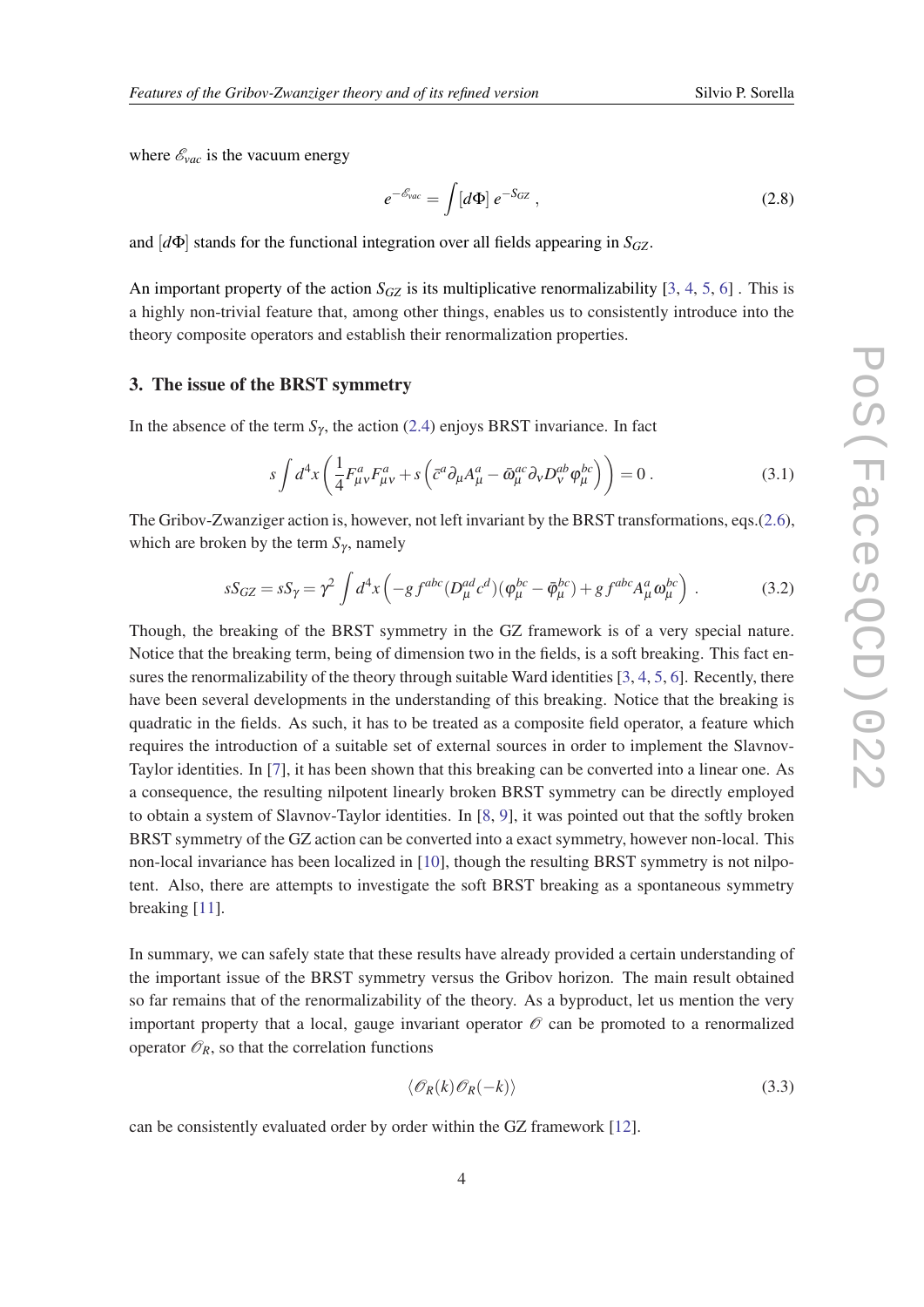#### <span id="page-4-0"></span>4. Dimension two condensates and the Refined Gribov-Zwanziger theory

The action [\(2.4\)](#page-2-0) is supposed to account for nonperturbative infrared features of Yang-Mills theory. The development of a non-zero value for the Gribov parameter  $\gamma$  from the gap equation ([2.7](#page-2-0)) is a manifestation of the nontrivial properties of the vacuum of the theory induced by restriction to the Gribov horizon. Moreover, there are additional sources on nonperturbative effects which can be encoded in a set of dimension 2 condensates, namely  $\langle A^a_\mu A^a_\mu \rangle$  and  $\langle \overline{\phi}^{ab}_\mu \phi^{ab}_\mu - \overline{\omega}^{ab}_\mu \omega^{ab}_\mu \rangle$ . It is possible to explicitly take into account the contribution of these condensates by introducing the corresponding dimension two operators directly into the GZ action. The resulting formulation is, by now, known as the Refined Gribov-Zwanziger theory [[6](#page-7-0)], and amounts to the following modification of the original Gribov-Zwanziger theory:

$$
S_{GZ} \rightarrow S_{RGZ} = S_{GZ} + \int d^4x \left( \frac{m^2}{2} A^a_\mu A^a_\mu - M^2 \left( \overline{\varphi}^{ab}_\mu \varphi^{ab}_\mu - \overline{\omega}^{ab}_\mu \omega^{ab}_\mu \right) \right) , \qquad (4.1)
$$

As well as the Gribov-Zwanziger action, the refined action *SRGZ* also enjoys multiplicative renormalizability [[6](#page-7-0)].

#### 5. A look at the gluon and ghost propagators

Let us give a look at the gluon and ghost propagators obtained from both GZ and RGZ actions, respectively. Let us start with the GZ formulation. Here, the tree-level gluon propagator in  $d = 4,3$ and 2 dimensions is given by

$$
\langle A^a_\mu(k) A^b_\nu(-k) \rangle_{GZ} = \delta^{ab} \left( \delta_{\mu\nu} - \frac{k_\mu k_\mu}{k^2} \right) \frac{k^2}{k^4 + \lambda^4} , \qquad (5.1)
$$

where  $\lambda^4 = 2g^2 N \gamma^4$ . The gluon propagator turns out to be suppressed in the infrared region, attaining a vanishing value at zero momentum,  $k = 0$ . On the other hand, the ghost propagator displays an enhanced behavior in the infrared

$$
\langle \bar{c}^a(k)c^b(-k)\rangle_{GZ} \sim \delta^{ab}\frac{1}{k^4} , \text{ for } k^2 \sim 0.
$$
 (5.2)

A gluon suppression and ghost enhancement are only observed for lattice data in 2 dimensions. They are not in agreement with the most recent lattice data for  $d = 4,3$  dimensions [[13,](#page-8-0) [14,](#page-8-0) [15\]](#page-8-0), which seem to point towards a suppressed gluon propagator which attains a non-vanishing value at  $k = 0$ , and to a non-enhanced ghost at  $k \sim 0$  which keeps essentially the free behavior  $\sim \frac{1}{k^2}$  $\frac{1}{k^2}\Big|_{k\sim 0}$ .

On the other hand, the gluon propagator obtained from the RGZ formulation in  $d = 4.3$  dimensions shows a different behavior. As in the GZ case, the propagator is suppressed in the infrared. However, differently from the GZ case, it attains now a nonvanishing value at  $k = 0$ , as one observes from

$$
\langle A_{\mu}^{a}(k)A_{\nu}^{b}(-k)\rangle_{RGZ} = \delta^{ab} \left(\delta_{\mu\nu} - \frac{k_{\mu}k_{\mu}}{k^{2}}\right) \frac{k^{2} + M^{2}}{k^{4} + (M^{2} + m^{2})k^{2} + \lambda'^{4}} ,\qquad (5.3)
$$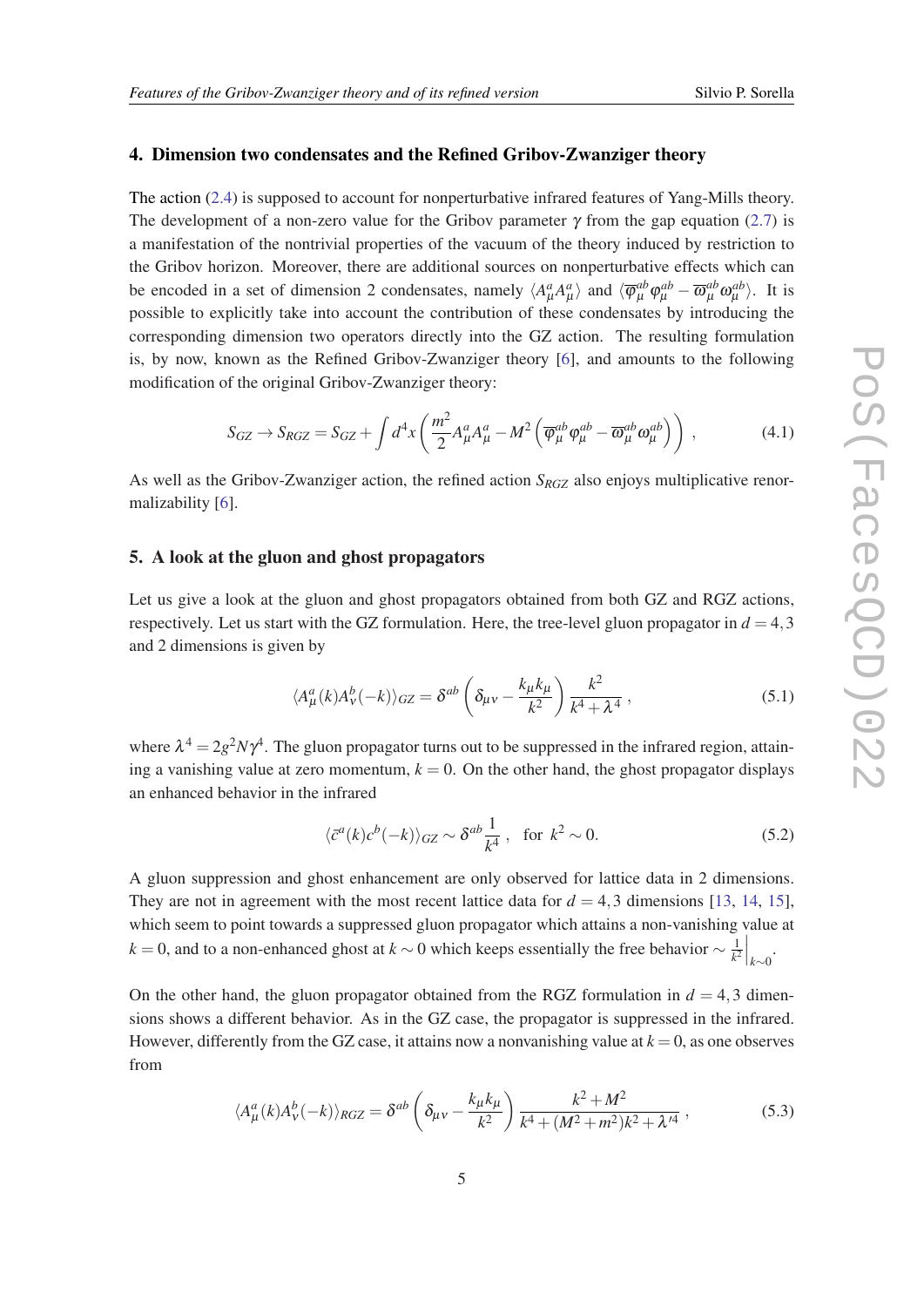<span id="page-5-0"></span>where  $\lambda'^4 = 2g^2N\gamma^4 + m^2M^2$ . This expression is in very good agreement with the numerical data. In fact, in  $d = 4$ , an accurate fit with the SU(3) lattice data is possible for momentum scales up to *k* ∼ 1.5 GeV [\[16](#page-8-0)]. The fit is established for the following values of parameters

$$
M^{2} + m^{2} \approx 0.337 \text{ GeV}^{2}, M^{2} \approx 2.15 \text{ GeV}^{2}, \lambda'^{4} \approx 0.26 \text{ GeV}^{4}. \tag{5.4}
$$



Figure 1: Fit to the gluon propagator (left) and dressing function (right). Figures taken from [\[16](#page-8-0)].

Also, the ghost propagator obtained from RGZ in both  $d = 4,3$  displays a behavior in harmony with the lattice data

$$
\langle \bar{c}^a(k)c^b(-k)\rangle_{RGZ} \sim \delta^{ab}\frac{1}{k^2}, \text{ for } k^2 \sim 0.
$$
 (5.5)

We also point out that in  $d = 2$  the RGZ and the GZ theories coalesce, due to severe infrared divergences which do not allow to consistently introduce dimension two condensates. Due to this property, in  $d = 2$  the RGZ theory gives the same results of the GZ theory. Therefore, the RGZ gives rise to gluon and ghost propagators which are in good agreement with the lattice data in  $d = 4, 3, 2$  dimensions. This is a remarkable achievement.

#### 6. *i*-particles and the glueball spectrum

Both GZ and RGZ gluon propagators are associated to unphysical excitations. In fact, it is straightforward to verify that the propagators [\(5.1\)](#page-4-0) and [\(5.3\)](#page-4-0) each have two complex conjugated poles. Let us concentrate on the RGZ propagator. In this case, from (5.4), we can deduce the numerical values of the complex conjugated masses which, in  $\text{GeV}^2$  units, are

$$
m_{\pm}^{2} = \mu^{2} \pm \sqrt{2}\theta^{2} = 0.1685 \pm 0.4812i.
$$
 (6.1)

The unphysical excitation associated with these complex masses have been called *i*-particles [\[17](#page-8-0)].

The *i*-particles diagonalize the quadratic part of the RGZ action, namely

$$
S_{RGZ} = \int d^4x \left[ \frac{1}{2} \lambda^a_\mu \left( -\partial^2 + m_+^2 \right) \lambda^a_\mu + \frac{1}{2} \eta^a_\mu \left( -\partial^2 + m_-^2 \right) \eta^a_\mu + \text{rest} \right]. \tag{6.2}
$$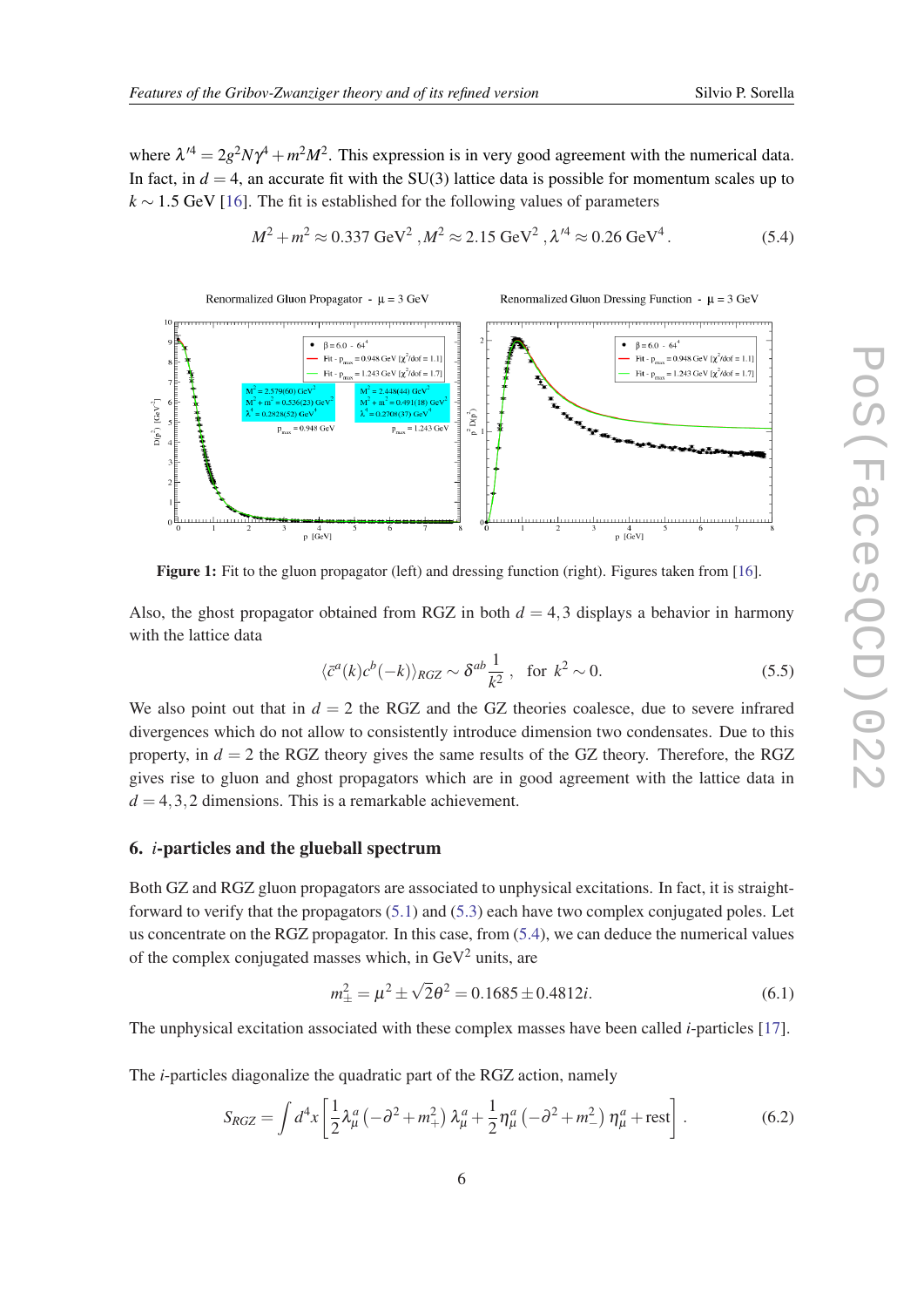They provide a useful set up in order to extract the analytic properties of correlation functions of gauge invariant composite operators. For instance, the abelian part of the gauge invariant composite operator  $F_{\mu\nu}^a F_{\mu\nu}^a$  can be decomposed in the following way:

$$
\left(F_{\mu\nu}^a F_{\mu\nu}^a\right)\Big|_{abelian} = \left(\partial_\mu A_\nu^a - \partial_\nu A_\mu^a\right)^2 = \lambda_{\mu\nu}^a \eta_{\mu\nu}^a + \text{rest.}\tag{6.3}
$$

where  $\lambda^a_{\mu\nu} = \partial_\mu \lambda^a_\nu - \partial_\nu \lambda^a_\mu$  and  $\eta^a_{\mu\nu} = \partial_\mu \lambda^a_\nu - \partial_\nu \lambda^a_\mu$  are the abelian field strengths of the *i*-particles fields. The first term,  $\lambda^a_{\mu\nu}$ ,  $\eta^a_{\mu\nu}$ , of expression (6.3) can be shown to be associated to the part of the two-point correlation function of the operator  $(F_{\mu\nu}^a F_{\mu\nu}^a)$  which displays a cut along the negative real axis in the complex Euclidean  $k^2$  plane, thus having a physical interpretation, see [[17\]](#page-8-0) for details. The remaining part, called *rest* in eq.(6.3), displays cuts along the imaginary axis and, as such, has no physical interpretation. Notice that the operator  $F^a_{\mu\nu}F^a_{\mu\nu}$  has the quantum numbers of the glueball state  $J^{PC} = 0^{++}$ . In order to study the glueball spectrum, in a lowest order approximation, we shall consider thus the abelian components of suitable composite operators  $\mathscr{O}(x)$  displaying the quantum numbers  $J^{PC}$  and which, as in the case of  $(F_{\mu\nu}^a F_{\mu\nu}^a)\Big|_{abelian}$ , are built with pairs of *i*-particles. Further, we look at the two-point functions of the operators  $\mathcal{O}(x)$ . In order to have a physical meaning, these correlation functions should display a meaningful spectral representation, *i.e.*

$$
\langle \mathcal{O}(k)\mathcal{O}(-k)\rangle = \int_0^\infty dt \frac{\rho(t)}{t+k^2} \,. \tag{6.4}
$$

with the spectral function  $\rho(t)$  a positive definite quantity. The spectral function has the general form  $\rho(t) = Z \sum_i \delta(t - m_i) + A \theta(t - t_0)$ , whith *Z* and *A* positive quantities. The scales  $m_i$  correspond to the poles of the correlation functions, thus identifying the masses of the physical particles of the spectrum. Moreover,  $t_0$  is the threshold for a multi-particles state. We see thus that the spectral function carries important information about the physical spectrum of the theory.

There are various methods to extract information on the spectrum from the knowledge of the spectral function, see, for example, [\[18](#page-8-0)]. In the present case, a modified reformulation of the moment problem [\[19](#page-8-0)], well adapted to the infrared region, was used to obtain estimates of the glueball masses of the scalar  $0^{++}$ , pseudoscalar  $0^{-+}$  and tensor  $2^{++}$  glueballs. The corresponding glueball operators in the *i*-particles representation are given by

$$
\mathcal{O}_{0^{++}}(x) = \lambda^a_{\mu\nu}(x)\eta^a_{\mu\nu}(x) + \text{ rest},\tag{6.5}
$$

$$
[\mathscr{O}_{2^{++}}(x)]_{\mu\nu} = \left(P_{\mu\alpha}P_{\nu\beta} - \frac{1}{3}P_{\mu\nu}P_{\alpha\beta}\right)\left(\lambda^a_{\alpha\sigma}(x)\eta^a_{\beta\sigma}(x) + \eta^a_{\alpha\sigma}(x)\lambda^a_{\beta\sigma}(x)\right) + \text{ rest},\tag{6.6}
$$

$$
\mathcal{O}_{0^{-+}}(x) = \frac{1}{2} \varepsilon_{\mu\nu\rho\sigma} \left( \lambda^a_{\mu\nu}(x) \eta^a_{\rho\sigma}(x) + \eta^a_{\mu\nu}(x) \lambda^a_{\rho\sigma}(x) \right) + \text{ rest.}
$$
 (6.7)

Using the lattice input for the *i*-particle masses ([6.1](#page-5-0)), the following estimates have been obtained:

$$
m_{0++} \approx 1.96 \text{ GeV}, \quad m_{0-+} \approx 2.19 \text{ GeV}, \quad m_{2++} \approx 2.04 \text{ GeV}.
$$
 (6.8)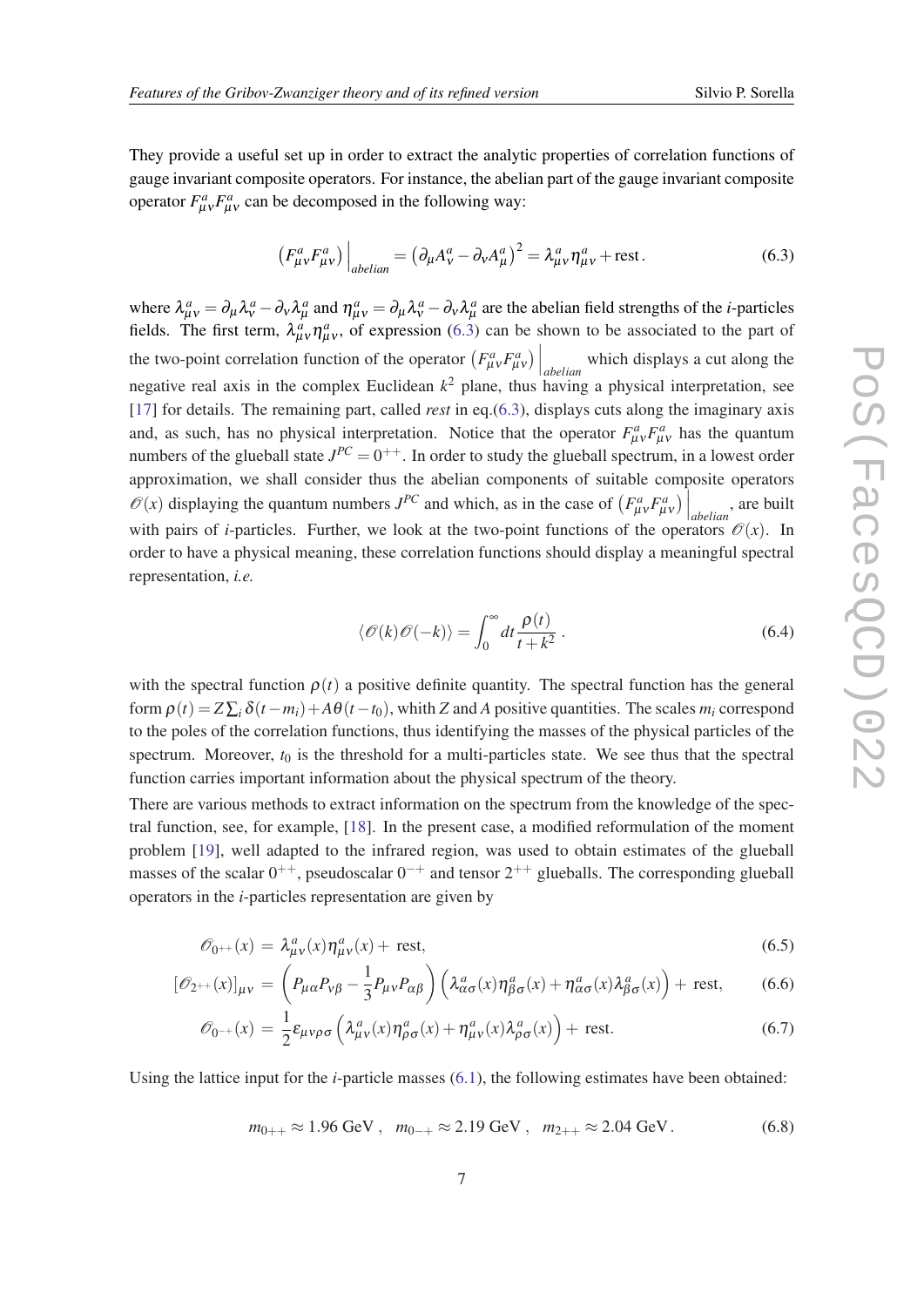<span id="page-7-0"></span>Note that the observed mass hierarchy  $m_{0++} < m_{2++} < m_{0-+}$  is reproduced<sup>2</sup>. By comparing these numbers with the lattice results

$$
m_{0++}^{\text{lat}} \approx 1.73 \text{ GeV}, m_{0-+}^{\text{lat}} \approx 2.59 \text{ GeV}, m_{2++}^{\text{lat}} \approx 2.40 \text{ GeV}, \tag{6.9}
$$

we can see a rather good agreement, all data being within a 20% range of approximation.

# 7. Conclusions

Our main conclusion is that the study of the glueball spectrum looks very promising within the RGZ framework. To some extent, our construction can be interpreted as showing a remarkable consistency of the most recent lattice data for the gluon propagator. These data have in fact been taken as input for the mass parameters entering the RGZ propagator which, in turn, has been employed to achieve a rather good estimate for the masses of the three lightest glueballs. Also, the present results provide strong evidence that the interplay between the Gribov horizon and the dimension two condensates, as described by the RGZ theory, accounts for a set on nontrivial aspects of the Yang-Mills theory at low energies. The RGZ gluon and ghost propagators turn out to be in agreement with the lattice data in  $d = 4,3,2$  dimensions. Also, these propagators have allowed us to obtain rather good estimates for the lightest glueballs starting from a first principle calculation of the correlation functions of suitable composite operators.

### Acknowledgements

D.Dudal and N.Vandersickel are supported by the Research-Foundation Flanders (FWO Vlaanderen).

#### References

- [1] I. M. Singer, Commun. Math. Phys. **60** (1978) 7.
- [2] V. N. Gribov, Nucl. Phys. B **139** (1978) 1.
- [3] D. Zwanziger, Nucl. Phys. B 323 (1989) 513; ibid. 399 (1993) 477.
- [4] N. Maggiore, M. Schaden, Phys. Rev. **D50**, 6616-6625 (1994). [hep-th/9310111].
- [5] J. A. Gracey, JHEP 0605, 052 (2006). [hep-ph/0605077].
- [6] D. Dudal, J. A. Gracey, S. P. Sorella *et al.*, Phys. Rev. D78 (2008) 065047. [arXiv:0806.4348 [hep-th]].
- [7] M. A. L. Capri, A. J. Gomez, M. S. Guimaraes *et al.*, Phys. Rev. D82, 105019 (2010). [arXiv:1009.4135 [hep-th]].
- [8] S. P. Sorella, Phys. Rev. **D80**, 025013 (2009). [arXiv:0905.1010 [hep-th]].
- [9] K. -I. Kondo, [arXiv:0905.1899 [hep-th]].

<sup>2</sup>A similar hierarchy has also been obtained in [[20\]](#page-8-0), where the *i*-particles set up has been combined with the SVZ sum rules.